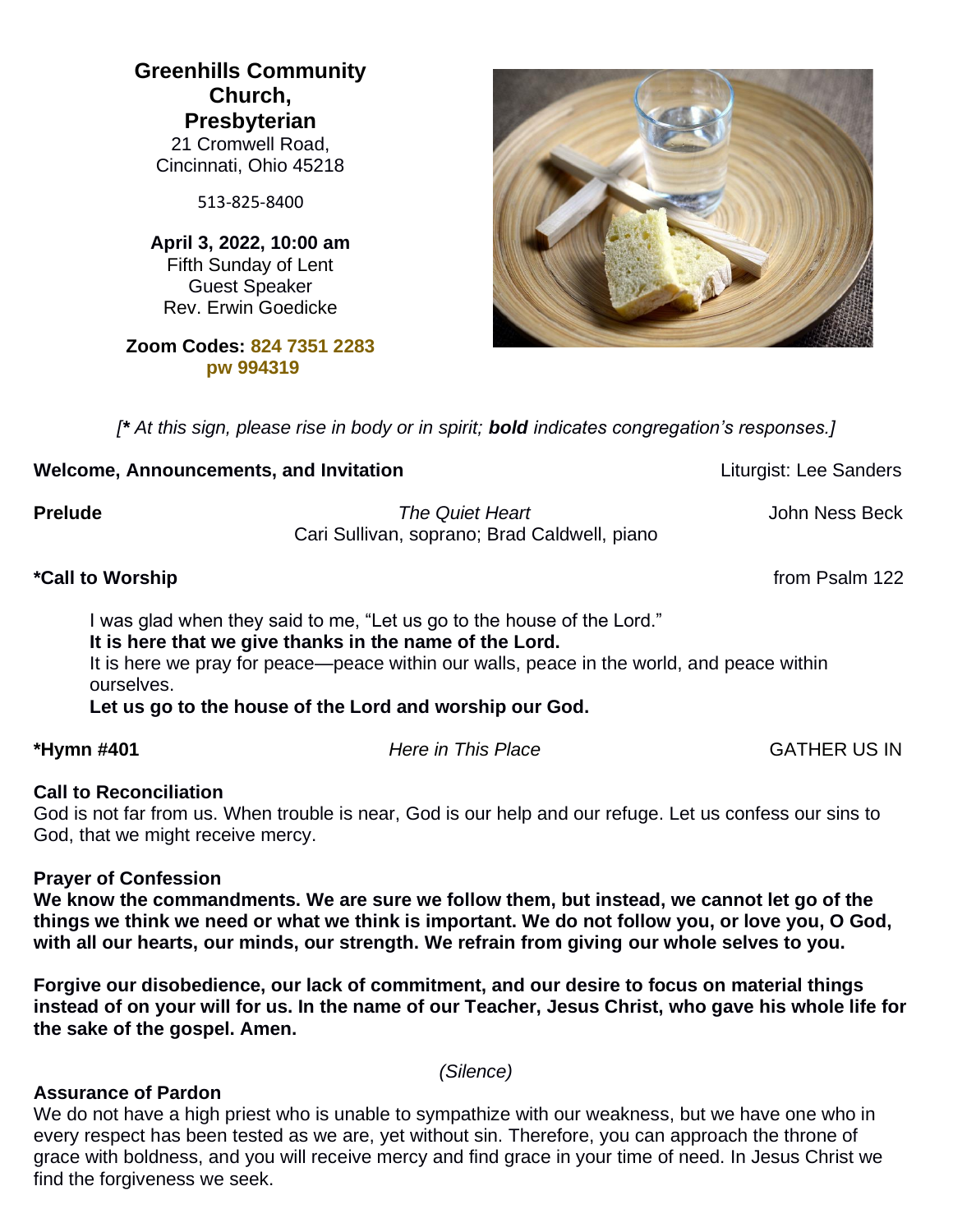(Lord, have mercy; Christ have mercy, Lord, have mercy upon us. X2)

### **Prayer for Illumination**

Your word, O God, is living and active, sharper than any two-edged sword, piercing and able to judge the thoughts and intentions of the heart. May your Word be for us today life and action, beacon, and gavel. In the name of the Living Word we pray. **Amen**.

| <b>First Lesson</b>     | Psalm 122                                       | NRSV, OT p. 571       |
|-------------------------|-------------------------------------------------|-----------------------|
| <b>Musical Offering</b> | O Jesus I Have Promised<br><b>Chancel Choir</b> | <b>Howard Helvey</b>  |
| <b>Second Lesson</b>    | Hebrews 4:14-16, 10:19-25                       | NRSV, NT p. 220 & 224 |
| <b>Sermon</b>           | What Are We Doing Here? - Part 3                | Rev. Erwin Goedicke   |
| *Hymn #475              | Come, Thou Fount of Every Blessing              | <b>NETTLETON</b>      |

### **We Present Our Tithes and Offerings**

*(Prayer concerns may be placed in the offering plates.)*

#### **Invitation**

All that we have – our lives, our possessions – comes from God, to whom we owe everything. Come, then, and give, for scripture tells us that in giving, we will have treasure in heaven. Come! Give!

| <b>Offertory</b> | Word of the Lord          | <b>Sanders</b> |
|------------------|---------------------------|----------------|
|                  | <b>Greenhills Strings</b> |                |

 **\*Doxology #606** *Praise God from Whom All Blessings Flow OLD HUNDREDTH* 

#### **\*Prayer of Dedication**

Lord God, you have entrusted us with the works of your own hands. Now we return these gifts to you with thanksgiving and praise. Use them all for your glory and for the good of your world; through Jesus Christ our Savior. **Amen.**

## **The Lord's Supper**

## **Invitation to the Lord's Table**

**Great Prayer of Thanksgiving**

The Lord be with you. **And, with you.** Lift up your hearts. **We lift them up to the Lord.** Let us give thanks to the Lord. **It is right to give our thanks and praise.** Let us pray the prayer taught by our Lord:

**Our Father, who art in heaven, hallowed be thy name, thy kingdom come, thy will be done, on earth as it is in heaven. Give us this day our daily bread; and forgive us our debts, as we forgive our debtors; and lead us not into temptation but deliver us from evil. For thine is the kingdom, and the power, and the glory, forever. Amen.**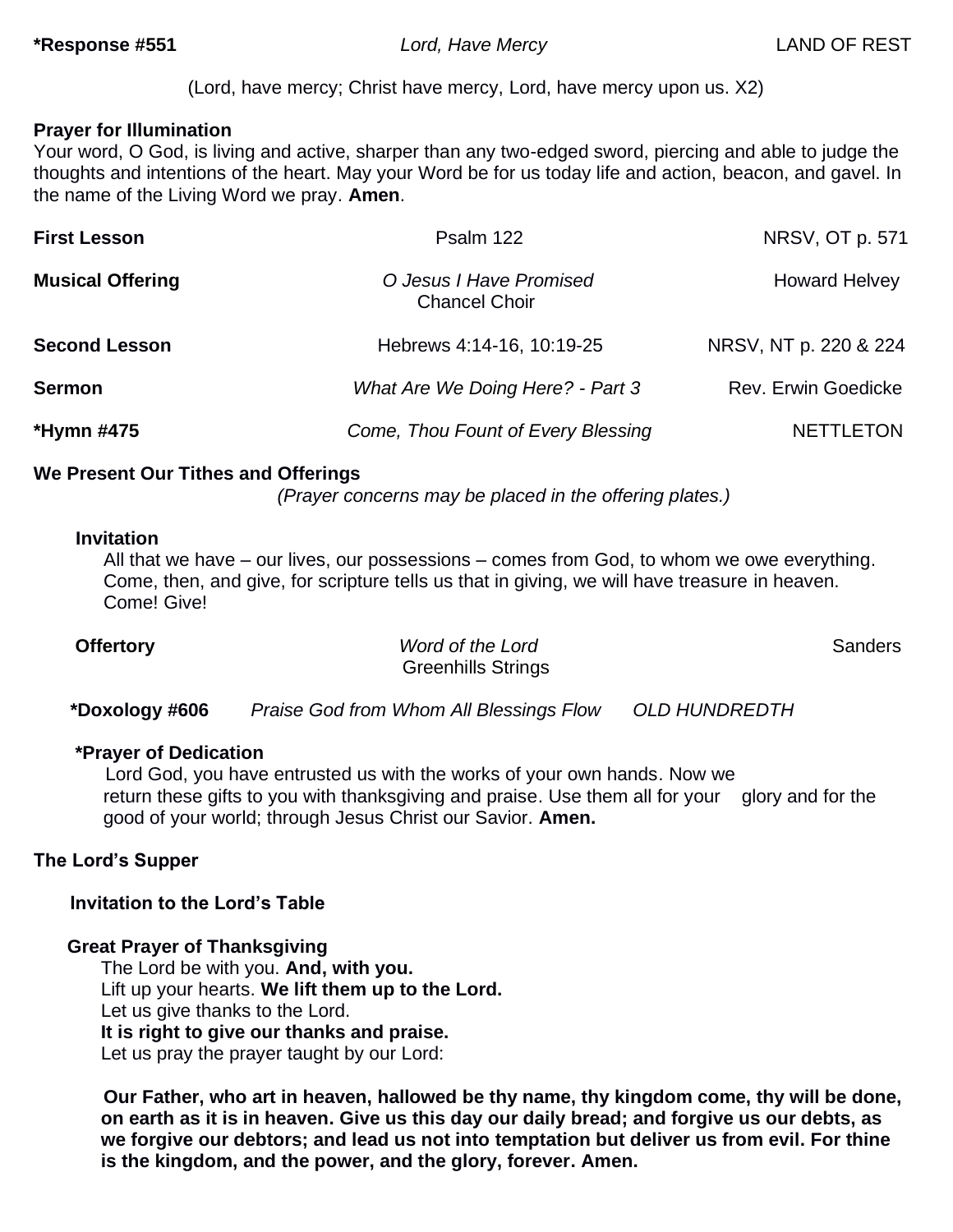*We praise God for creation.*

#### **Hymn #552** *Holy, Holy, Holy* LAND OF REST

 *We give thanks for Jesus Christ.*

*(*The Words of Institution are spoken. The bread is broken; the cup is poured out*.)*

**Hymn #553** *Christ Has Died; Christ Is Risen* LAND OF REST

 *We ask for the blessing of the Holy Spirit.*

**Hymn #525** *Let Us Break Bread Together* LET US BREAK BREAD

*(While singing, the congregation shares the Bread of Life, partaking as it is received, and the Cup of Salvation, waiting until all have been served.*)

| <b>Prayer after Communion</b> |
|-------------------------------|
|-------------------------------|

**Joys and Concerns**

**Prayers of the People** 

**\*Hymn** *#***734** *Hope of the World* DONNE SECOURS

#### **\*Charge**

Let us hold fast to confessing that Jesus is the Son of God, brought to this earth to understand our weaknesses and to show us how to live as his disciples. Be bold and courageous, trusting in God's grace, love, and mercy.

#### **\*Benediction**

May God bless you, providing you with a listening ear. May Christ bless you, giving you the words you need to truly follow in his way. May the Holy Spirit bless you, instilling in you the boldness to seek God's grace and mercy. May the triune God bless you and give you peace.

| <b>Postlude</b> | I Lay My Sins on Jesus | arr. by Howard Helvey |
|-----------------|------------------------|-----------------------|
|                 | Brad Caldwell, piano   |                       |
|                 |                        |                       |

*(Please be seated to enjoy the Postlude.)*

**Participants:** 

**Guest Speaker:** Rev. Erwin Goedicke **Liturgist: Lee Sanders Music Director**: Brad Caldwell **Ushers:** Karen Cartier, Jim Hadley **Sound:** Cliff Kizuka, Jim Hadley **Greeter:** Jane Steinway **Zoom Hosts:** Vince Greene, Jim Hadley **Counters:** Jim Hadley, Bobbe Kugele

**Sources:** *Feasting on the Word: Worship Companion, Liturgies for Year B, Vol. 2*